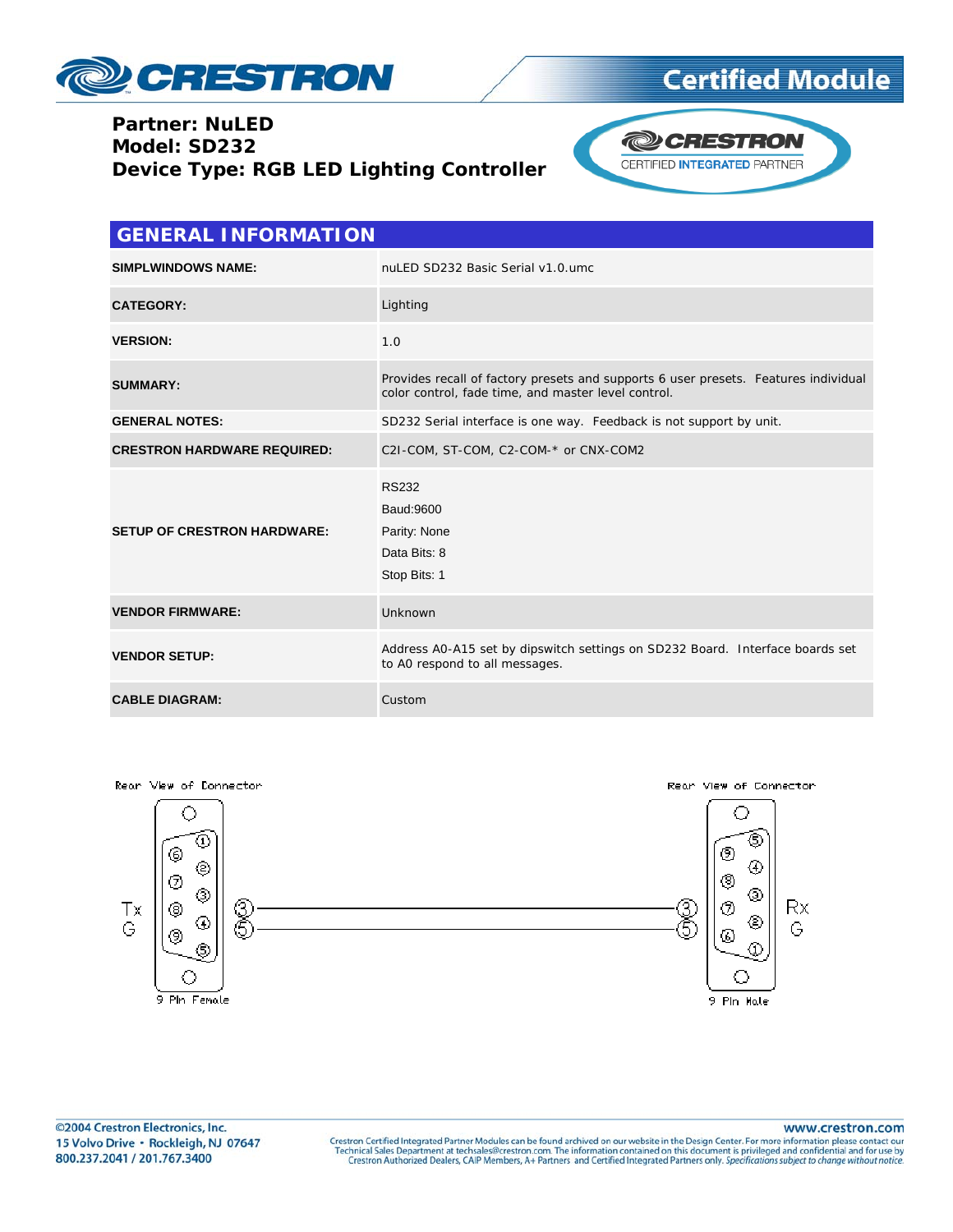

### **Partner: NuLED Model: SD232 Device Type: RGB LED Lighting Controller**



### **CONTROL:**

| <b>Off</b>           | D | Pulse to turn the Light off.                                |
|----------------------|---|-------------------------------------------------------------|
| White                | D | Pulse to recall factory preset.                             |
| Warm_White           | D | Pulse to recall factory preset.                             |
| Ultra_Warm_White     | D | Pulse to recall factory preset.                             |
| Ice_Cool_White       | D | Pulse to recall factory preset.                             |
| Yellow               | D | Pulse to recall factory preset.                             |
| Yellowish_Green      | D | Pulse to recall factory preset.                             |
| Green                | D | Pulse to recall factory preset.                             |
| <b>Bluish_Green</b>  | D | Pulse to recall factory preset.                             |
| Cyan                 | D | Pulse to recall factory preset.                             |
| <b>Greenish Blue</b> | D | Pulse to recall factory preset.                             |
| <b>Blue</b>          | D | Pulse to recall factory preset.                             |
| <b>Purple</b>        | D | Pulse to recall factory preset.                             |
| <b>Fuscia</b>        | D | Pulse to recall factory preset.                             |
| Hot_Pink             | D | Pulse to recall factory preset.                             |
| Red                  | D | Pulse to recall factory preset.                             |
| Orange               | D | Pulse to recall factory preset.                             |
| User_Preset_1        | D | Pulse to recall user preset. Hold for 5 sec to save preset. |
| User_Preset_2        | D | Pulse to recall user preset. Hold for 5 sec to save preset. |
| User_Preset_3        | D | Pulse to recall user preset. Hold for 5 sec to save preset. |
| User_Preset_4        | D | Pulse to recall user preset. Hold for 5 sec to save preset. |
| User_Preset_5        | D | Pulse to recall user preset. Hold for 5 sec to save preset. |
| Run_Loop_Mode        | D | Pulse to run factory loop mode.                             |

www.crestron.com

Crestron Certified Integrated Partner Modules can be found archived on our website in the Design Center. For more information please contact our Technical Sales Department at techsales@crestron.com. The information contain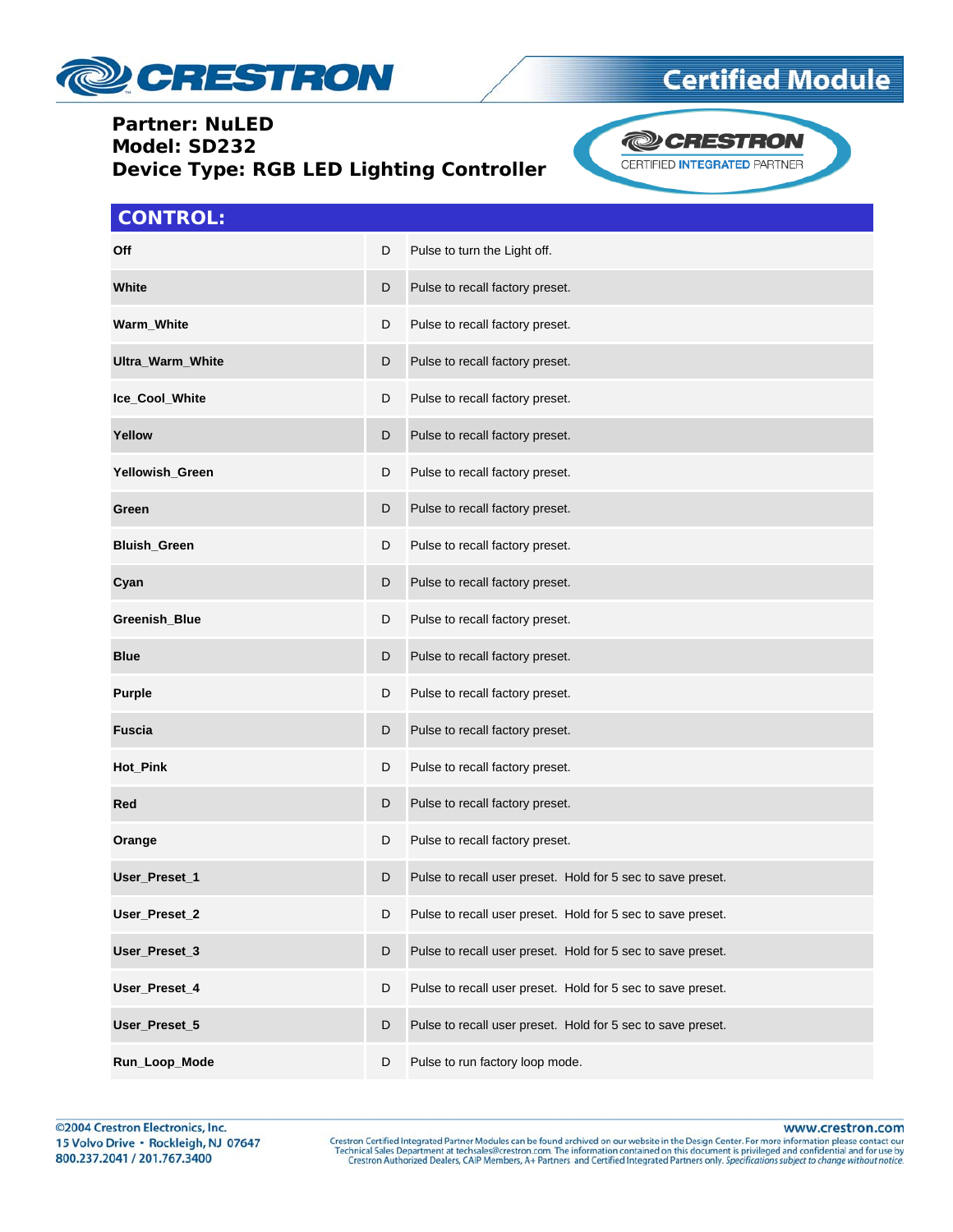

## **Partner: NuLED** Model: SD232 Device Type: RGB LED Lighting Controller



| Level_Red_Up   | D | Raises the color drive level. |
|----------------|---|-------------------------------|
| Level_Red_Dn   | D | Lowers the color drive level. |
| Level_Green Up | D | Raises the color drive level. |
| Level Green Dn | D | Lowers the color drive level. |
| Level_Blue_Up  | D | Raises the color drive level. |
| Level_Blue_Dn  | D | Lowers the color drive level. |
| Level_Dim_Up   | D | Raises the master dim level.  |
| Level_Dim_Dn   | D | Lowers the master dim level.  |
| Fade_Time_Up   | D | Raises the fade time.         |
| Fade_Time_Dn   | D | Lowers the fade time.         |

| <b>FEEDBACK:</b>         |   |                                                                                                                                  |  |
|--------------------------|---|----------------------------------------------------------------------------------------------------------------------------------|--|
| <b>User Preset Saved</b> | D | Pulses high to indicate preset has been saved.                                                                                   |  |
| <b>Red Level</b>         | A | Output level of drive color. 0d-255d                                                                                             |  |
| Green_Level              | A | Output level of drive color. 0d-255d                                                                                             |  |
| <b>Blue Level</b>        | A | Output level of drive color. 0d-255d                                                                                             |  |
| Dim Level                | A | Output level of the master dim level. 0d-255d                                                                                    |  |
| <b>Fade Time</b>         | A | Outputs the fade time. Level is tenths of a second in .5 increments.<br>Example: 25d equals 2.5 seconds.<br>Valid range: 0d-255d |  |
| <b>To Device</b>         | S | Serial data signal to be routed to a 1 or 2 way com port.                                                                        |  |

www.crestron.com

Crestron Certified Integrated Partner Modules can be found archived on our website in the Design Center. For more information please contact our Technical Sales Department at techsales@crestron.com. The information contain